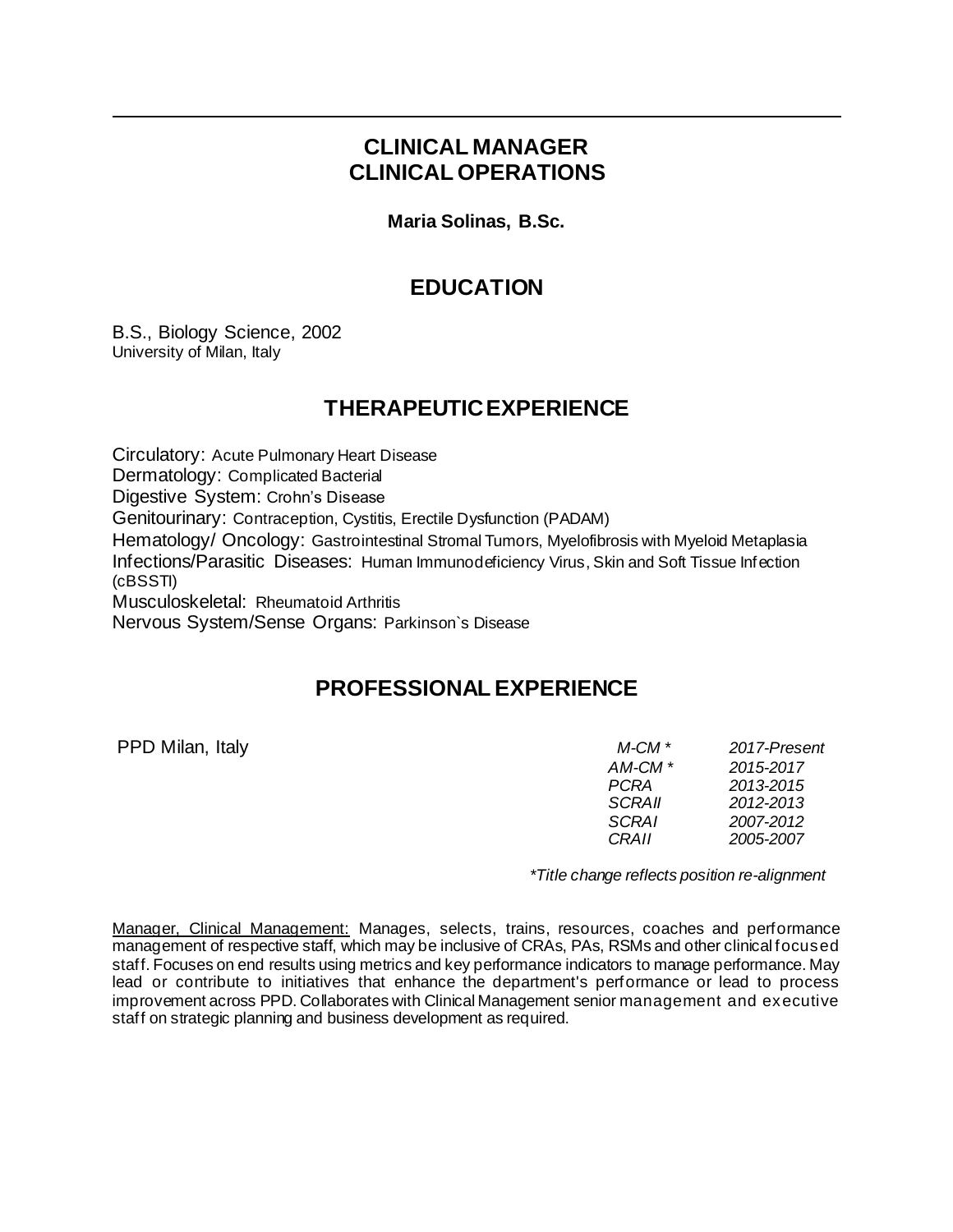AM CM: Associate Manager, Clinical Management: Oversees daily line management responsibilities of assigned team. Serves as positive leadership and professional role model for respective staff, which may be inclusive of CRAs, PAs, RSMs and other clinical focused staff. Provides direct coaching and development support to operational teams. Ultimately responsible for effective resourcing, alignment, training and on-going professional and technical development for staff. Collaborates with Clinical Management senior management and executive staff on strategic planning and business development as required. Primary focus on line and performance management of team members. Acts as point-ofescalation regarding performance concerns and training needs to ensure adherence to PPD SOPs and WPDs. Works in collaboration with the leadership team for resourcing needs.

PCRA: Principal Clinical Research Associate on phase III, HIV trial in suppressed patients. Performed site initiation and interim monitoring visits. As Lead CRA, supported the Clinical Team Manager to review and approve interim monitoring visit reports, supervise CRA activities and act as a reference point for eCRF query management, Central Lab and CRAs. Involved in the preparation and presentation of practical hints for training CRAs new to the team.

PCRA/SCRAII: Principal Clinical Research Associate on a phase III, HIV trial in naïve patients. Performed interim monitoring and close-out visits.

PCRA/SCRAII: Principal Clinical Research Associate on a phase IIIb, HIV trial in suppressed patients. Performed interim monitoring visits.

PCRA/SCRAII: Principal Clinical Research Associate on a phase III, cBSSTI trial. Performed initiation, interim monitoring and close-out visits.

PCRA/SCRAII: Principal Clinical Research Associate on a prospective, observational, post-marketing Crohn's Disease trial. Maintained monthly contact calls with sites and performed close-out visits.

LT: Local Trainer: May prepare training materials; Delivers training and assesses participants.

RCC: Regulatory Compliance Co-coordinator: Co-ordinates Regulatory Compliance Review activities within Italy. Identifies mentors, assigns and advises RCR reviewers in the RCR process.

RCR: Regulatory Compliance Reviewer, appropriately trained to perform a final and independent quality control of essential documents required to start and maintain a clinical trial.

Accompanier: Authorised to conduct PAVs (Performance Assessment Visits) to provide ongoing training, evaluation and development of the PPD monitor.

SCRAI: Senior Clinical Research Associate on an Italian, phase II trial in Acute Pulmonary Heart Disease. Performed monitoring activities, initiation and interim monitoring visits. Responsible for 1 site. Participated in a meeting with Sponsor, Site and CTM. As Lead CRA, assisted the Clinical Team Manager and Project Manager to supervise and co-ordinate the clinical activities of CRAs within the team to ensure the clinical deliverables of the trial were met.

SCRAI*:* Senior Clinical Research Associate on an Italian, phase IIIb trial in Rheumatoid Arthritis. Performed start-up and monitoring activities, initiation and interim monitoring visits. Responsible for 9 sites.

SCRAI: Senior Clinical Research Associate on an Italian, phase II trial in Myelofibrosis Disease. Performed start-up and monitoring activities, initiation and interim monitoring visits. Responsible for 2 sites. Collaborated with involved vendors throughout the trial. Used Electronic Data Capture (EDC) systems.: eCRF, IVRS.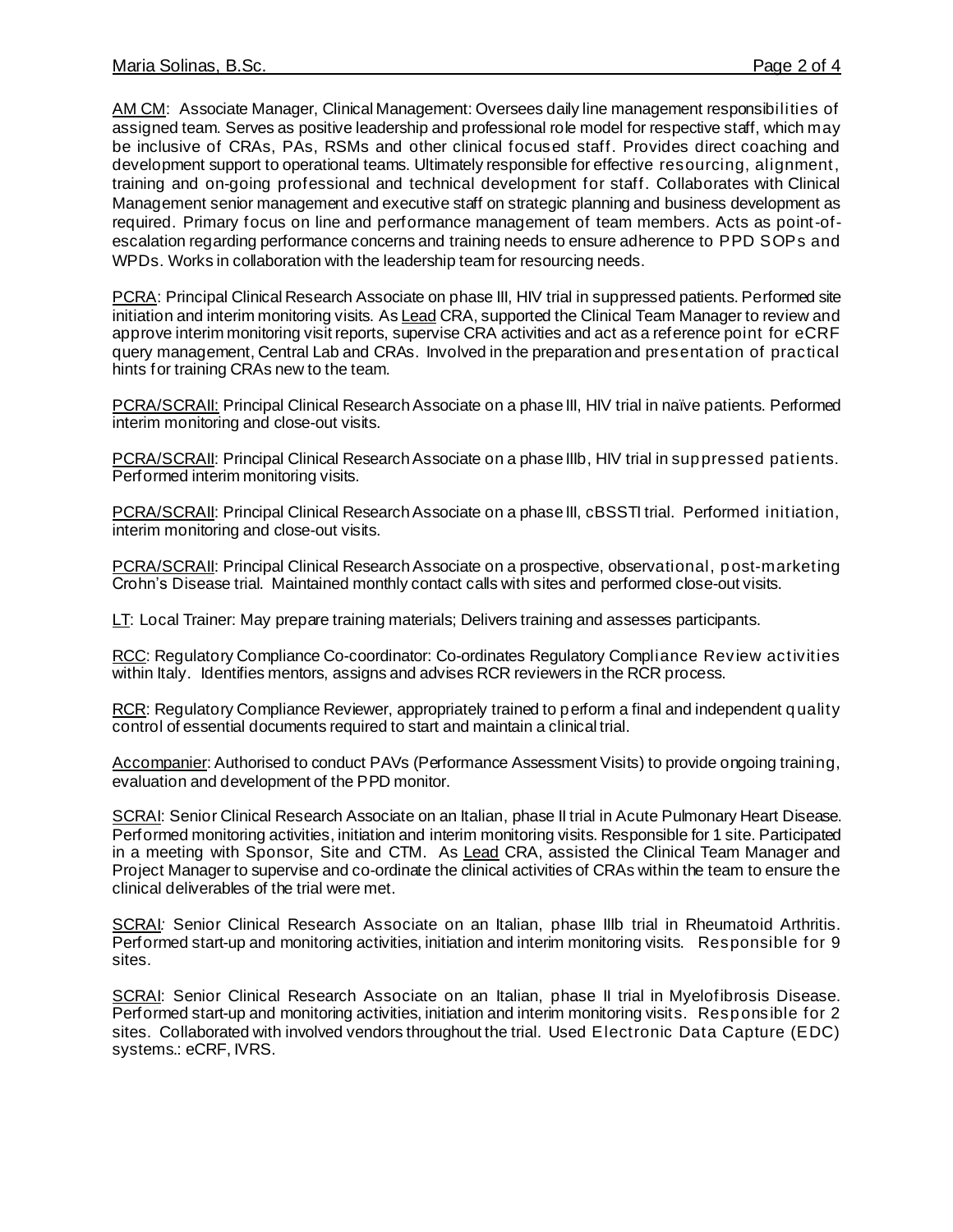CRAII: Clinical Research Associate on an Italian, phase III trial in Parkinson's Disease. Performed startup activities, pre-study, initiation and interim monitoring visits. Responsible for 9 sites. Used PPD's Query Direct system.

Schering S.p.A., Milan, Italy & Dimensione Ricerca S.r.l., Milan, Italy

 *CRA 2004-2005*

CRA: Clinical Research Associate on an Italian, phase IV trial in Partial Androgen Deficiency of Aging Males (PADAM). Performed initiation and monitoring visits. Responsible for 4 sites. During this trial, mentored 1 CRA new to the team.

CRA: Clinical Research Associate on an Italian, phase III trial in Oral Contraception. Performed interim monitoring visits. Responsible for 7 sites. During this trial, mentored 2 CRAs new to the team.

OPIS S.r.l, Milan, Italy *CRA 2004-2004*

CRA: Clinical Research Associate on an Italian, phase IIIa trial in Cystitis. Performed initiation and interim monitoring visits for 16 sites. During this trial, mentored 3 CRAs new to the team.

CRA: Clinical Research Associate on an Italian, observational trial in Gastrointestinal Stromal Tumours (GIST). Performed initiation visits. Responsible for 9sites. During this trial, mentored 1 CRA new to the team.

University of Milan, Italy *Research Fellow 2002-2004*

Research Fellow in the Dipartimento di Scienze Farmacologiche, Università Statale di Milano. Worked on a X-linked Adrenoleukodystrophy project.

#### **PROFESSIONAL DEVELOPMENT**

Completed PPD Clinical Foundation Programme, January 2006.

Further training while employed at PPD is available upon request.

Prior to PPD:

- February 10th, 2005: IMPACT Module 5 Study Monitoring (refresher course)
- January 25th, 2005, Milan: "New version IMPACT" (Organised by Schering S.p.A.)
- December 14th, 2004, Milan: "Good Clinical Practices and Audit" (Organized by Schering S.p.A.)
- February 2nd 20th, 2004, Desio: course for CRA (Organised by OPIS. S.r.I) "Clinical Research procedures and Good Clinical Practices".

# **LANGUAGES**

Mother tongue: Italian. Proficient in English.